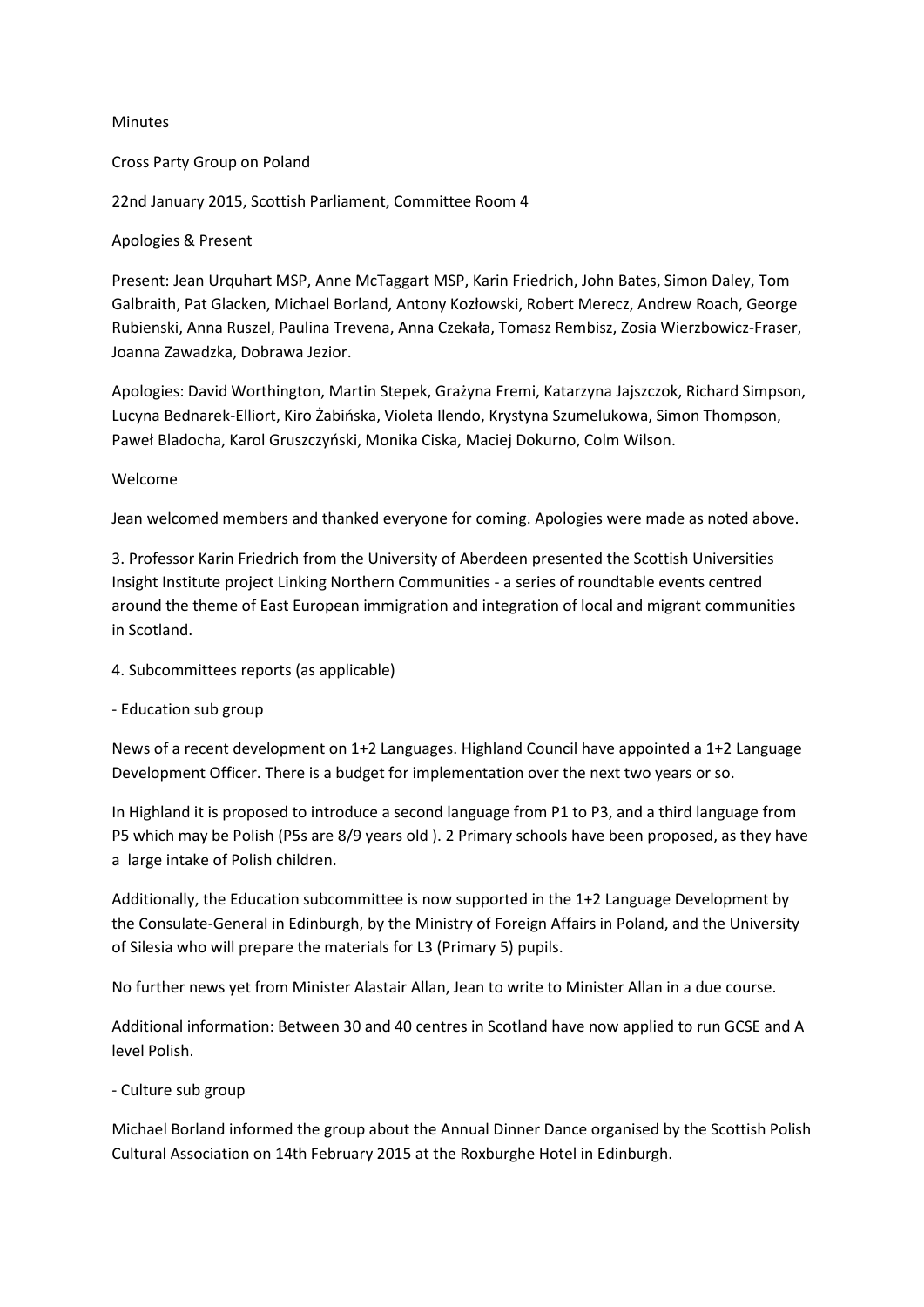Antony Kozłowski updated the group about the celebrations of the 60th anniversary of the Sikorski Club in Glasgow and the events to be held at the Club in the near future.

Joanna updated the group about the plans of the Wojtek memorial Trust, as per email from Simon Thompson. The Trust raised approximately £220,000 in cash/in-kind donations of the £300,000. This includes a generous donation of £20,000 from the Scottish Government. If the remaining amount will be raised over the next few months, the memorial will be build this autumn. Thanks to Lothian Buses, there is now a "Wojtek Bus" travelling around Edinburgh, promoting Wojtek and the Trust

Joanna updated the group about the work of the Fife Migrants Forum and their projects, including language support services and outreach programmes.

Joanna also informed the group about the Community Voices event and Migration Matters event organised by COSLA and emphasised the importance of the CPG's members participation in this kinds of events.

Anna Czekała presented the plans for a multicultural centre aiming at integration of Inverness migrant communities.

- Business sub group.

Robert Merecz shared the information about the Pole Position – Investing in Polish Regions

Conference on 26th February. The event is dedicated to investing and partnering with companies in Poland and will present benefits offered to investors by the Polish national and local governments as well as the new EU Horizon 2020.

# 5. AOB

Dobrawa informed the group about the event dedicated to General Maczek to be held at the Scottish Parliament on 26th February.

Tomasz Rembisz presented the second edition of the Outstanding Pole contest organised by Pangea Network.

Jean suggested that next meetings to be dedicated to issues of deeper integration, outreach and engagement on the side of the Polish community in Scotland.

Simon Daley updated the group about the actions of Police Scotland in relation to the Polish community. He visited the National Police HQ in Warsaw with Chief Superintendent Grant Manders in November. They met with the head of International Co-operation to discuss the possibility of seconding two officers from Polish National Police assist Police Scotland to better serve the Polish Community and wider community in Scotland. This is still at an early stage of development.

Simon is bringing together officers from across Scotland who have a remit for engaging with the Polish (and Eastern European) communities. Together they will form a network and can share good practice, information and experience among colleagues.

Joanna announced her resignation as the CPG's secretary and thanked everyone for their work and contribution. Joanna suggested Dobrawa Jezior to take over highlighting her experience and